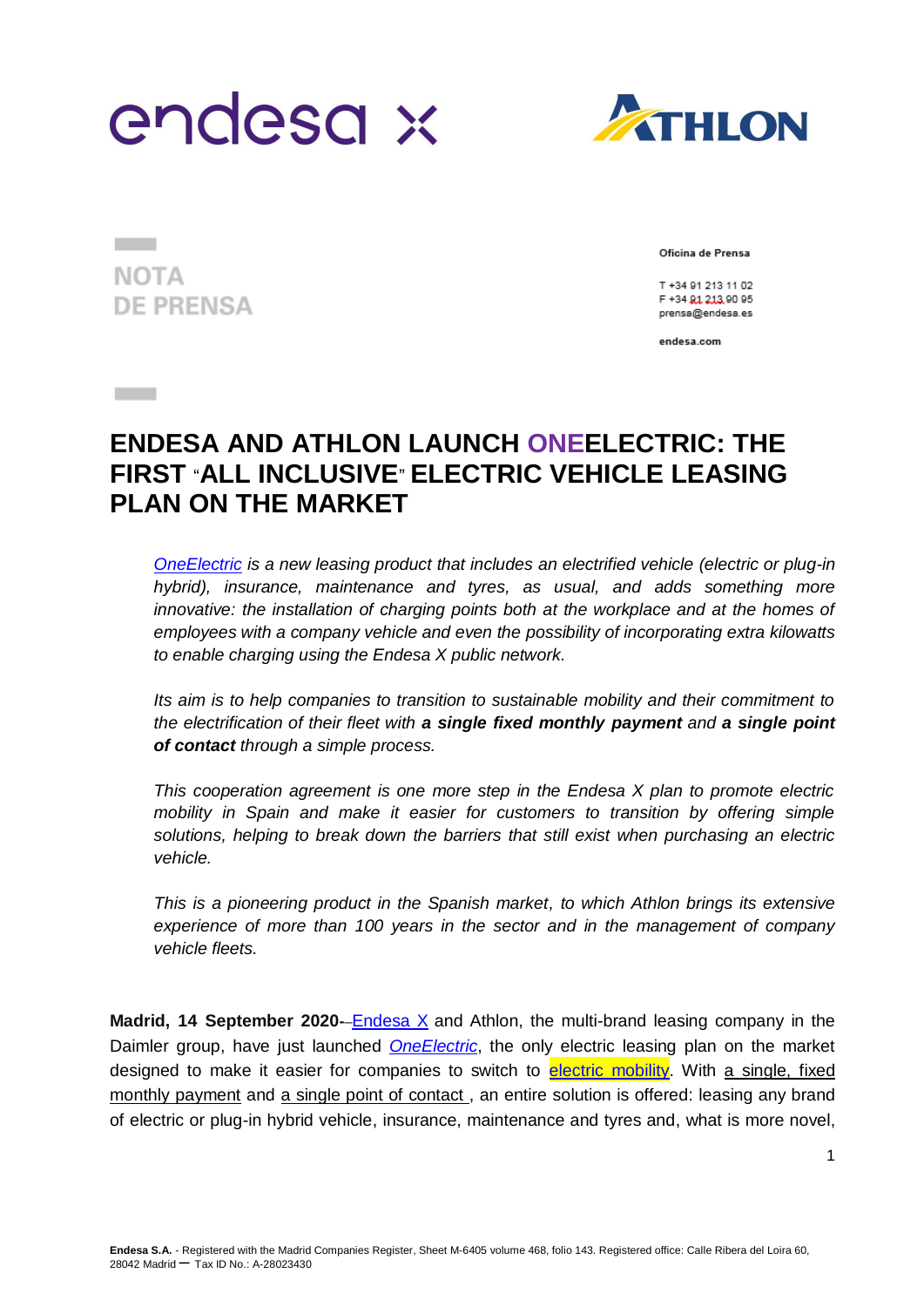



the installation of the charging points, their maintenance and even the possibility of including extra kilowatts to enable charging using the Endesa X public network.

"We want to make it easier for companies to change to much more sustainable mobility and our company has had this culture for many years. Leading your company towards sustainability means being committed to the planet and to future generations, being more efficient, working towards saving energy and, in short, setting an example for those who are to come," said Josep Trabado, General Manager of Endesa X.

"Two of Athlon's values are sustainability and social responsibility, which is why we firmly believe that the mobility of the future is greener and more sustainable mobility. Our clients increasingly demand mobility solutions that allow them, on the one hand, to cut the cost of managing their fleet and, on the other, to be committed to the environment and sustainability. For these reasons, we are convinced that **OneElectric** is a perfect product by simplifying our customers' lives as regards electric mobility," explained Conceição Machado, general manager of Athlon Iberia.

## **One vehicle, one charger**

With [OneElectric,](https://www.endesax.com/es/movilidad-electrica/productos/empresas/oneelectric) each vehicle will have its own charger, and companies can choose between two variants: OneElectric BUSINESS, where the vehicle payment includes the installation of a charging point at the company**'**s premises; and OneElectric HOME, where the vehicle payment includes the installation of the charging point at the employee's home. So, with charging available where the car is usually parked and access to Endesa X's public access infrastructure, customers who want to switch their fleet to electrified models will have all their charging needs resolved.

Customers will also always have a single contact point, which will always be Athlon, and they will be the ones who handle the entire installation and start-up process of the equipment with Endesa X so that the company does not have to worry about anything but choosing the vehicle that best suits their needs (Athlon manages more than 400,000 multi-brand vehicles at group level).

In short, the idea is to put a pioneering new product on the market to help customers to make the ecological transition to sustainable mobility by the switching to electric vehicles.

**Electric mobility and Endesa X** 

*Endesa Press Office T: +34 912 131 102 [www.endesa.com](http://www.endesa.com/)*